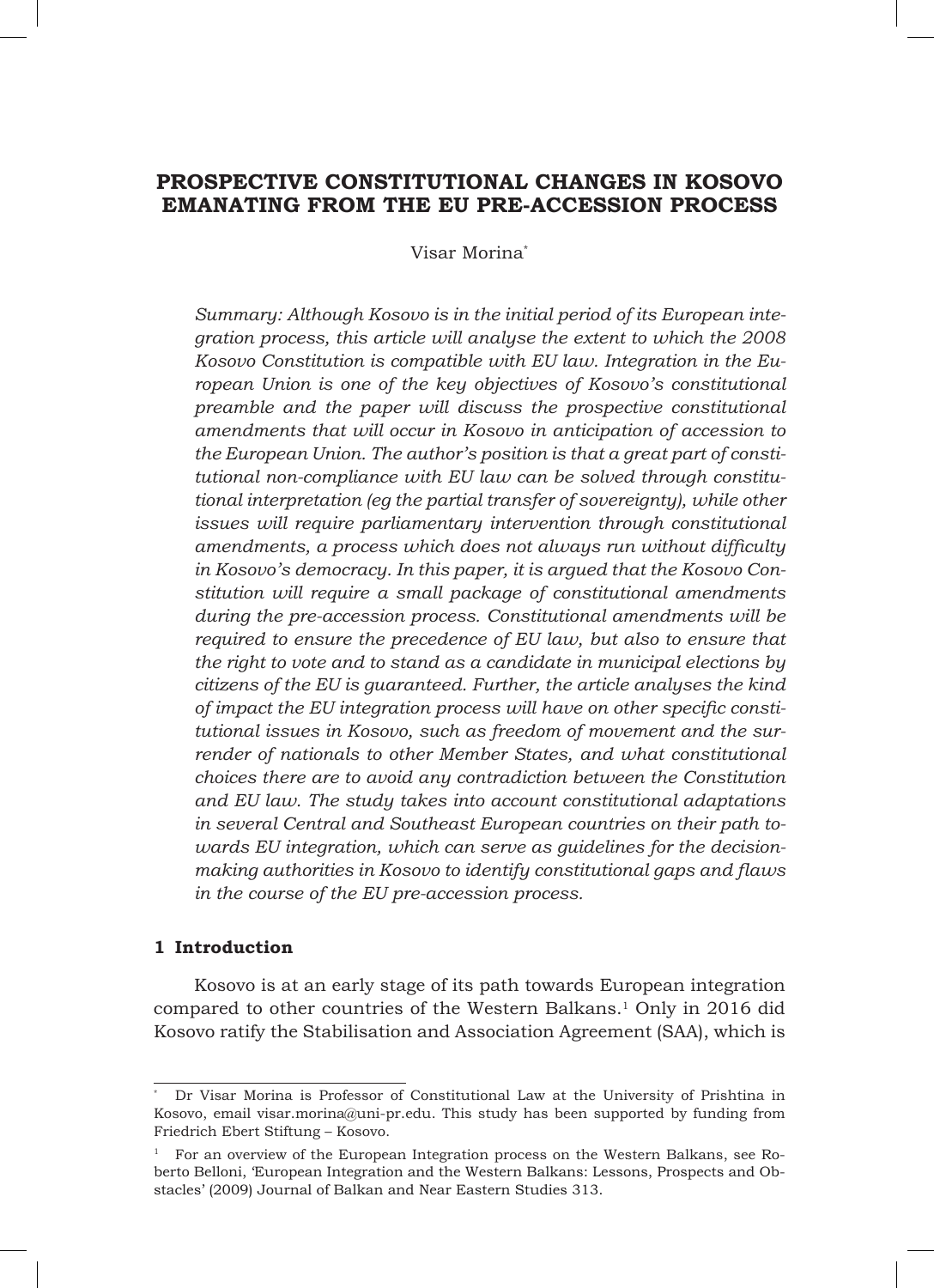the first formal agreement between the European Union (EU) and Kosovo on enhancing political dialogue, closer trade integration, including opening EU markets to Kosovo's industrial and agricultural products. The ratification of the Stabilisation and Association Agreement with Kosovo was made with a 'status neutrality' approach given that several Member States had not yet recognised the independence of Kosovo, impeding obviously its EU integration prospects. As the 2015 EU progress report for Kosovo observed, among the key elements of Kosovo's process towards EU integration is the alignment of its legislation with the EU acquis.2 In a broader context, such legislative alignment with EU norms includes a Constitution that permits the EU accession process. As shown by the experience of the countries that have joined the EU, constitutional adaptation has been necessary before and after accession to ensure compliance with EU treaties. Such constitutional changes originating from the EU integration process have been wide-ranging and have led to what Rodin has termed a 'constitutional revolution'.3 One recent example of the impact of the EU integration process on the Kosovo Constitution is a recent constitutional amendment that changed the balance of the composition of the Kosovo Judicial Council (the KJC) in favour of the judiciary. Previously, the majority of the members of the KJC were elected by the Assembly of Kosovo (AoK), which prompted the European Commission to address critical remarks that this constitutional arrangement may lead to strong political interference and can jeopardise the independence of the judiciary by the political parties represented in the Assembly.4 In an effort to meet the EU integration requirements for the independence of the judiciary, the AoK adopted a constitutional amendment by which the majority of a 13-member Council are to be elected by members from the judiciary.

With the aim of discussing further constitutional adaptations that may occur before Kosovo's accession to the EU, this paper will examine the implications that the EU integration process will have on the current Constitution and potential amendments originating from this process. Comparative constitutional law provides a score of useful examples regarding constitutional alignment with the EU Treaties, particularly the cases of Slovenia and Croatia, which may serve as a useful roadmap for constitutional adaptations in Kosovo prior to accession to the EU.

The report is available at <http://ec.europa.eu/enlargement/pdf/key\_documents/2015/20151110\_report\_kosovo.pdf> accessed 21 November 2016.

<sup>3</sup> Siniša Rodin, 'Pridruživanje Hrvatske Europskoj uniji: preobrazba pravnog sustava' in Katarina Ott (ed). Pridruživanje Hrvatske Europskoj uniji: Izazovi ekonomske i pravne prilagodbe (Institute of Public Finance and Friedrich Ebert Stiftung 2003). See also Michael Baun and Dan Marek, *The New Member States and the European Union: Foreign Policy and Europeanization* (Routledge 2013).

<sup>4</sup> The 2015 EU progress report for Kosovo (n 2).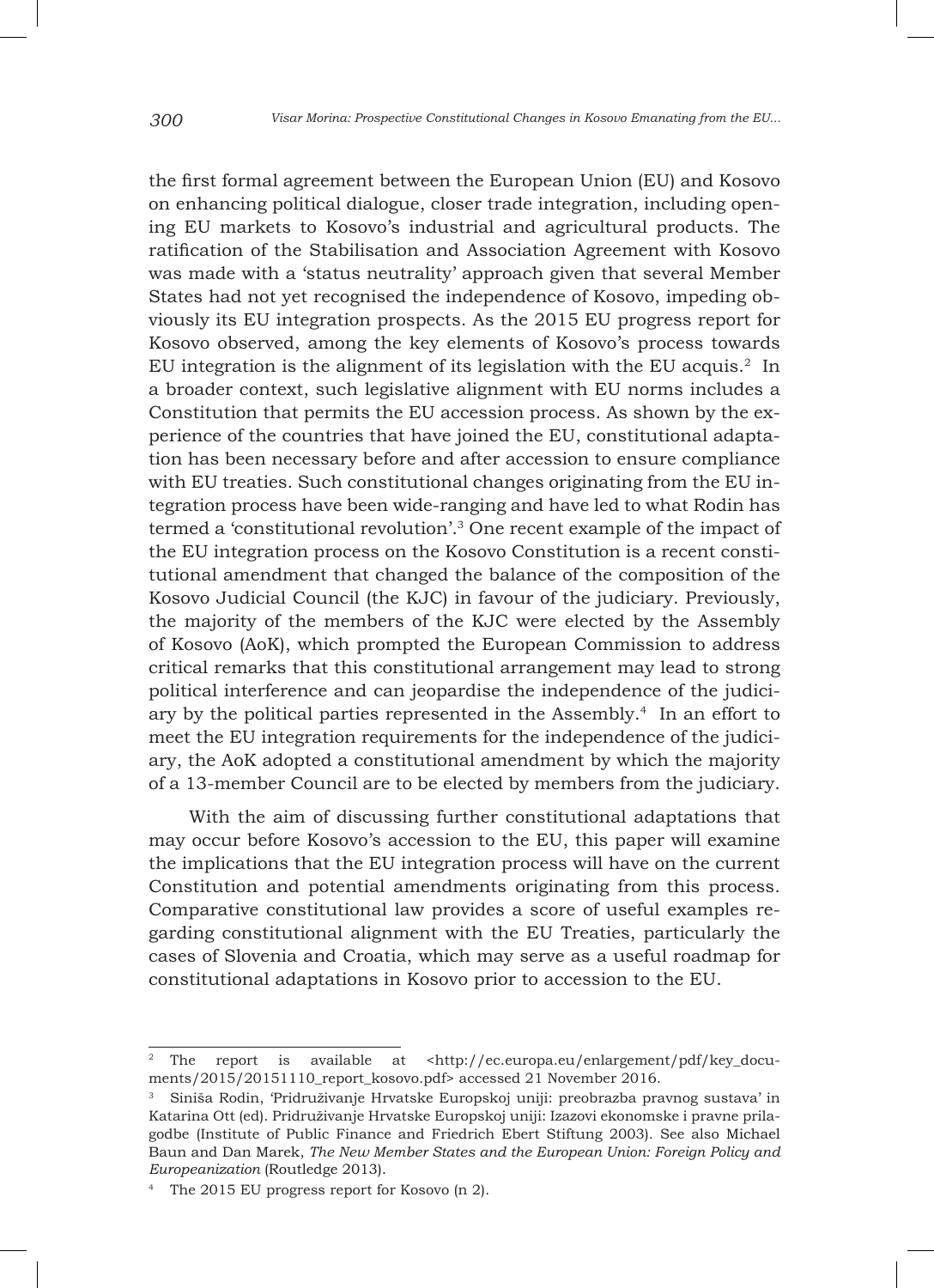Initially, a brief overview is provided of the Kosovo Constitution and its amendments, followed by an elaboration of the status of international law in the Kosovo Constitution. As will be discussed below, the Kosovo Constitution is among the newest in the world, and was drafted under robust international supervision in order to accommodate the requirements originating from Martti Ahtisaari's Comprehensive Proposal for the Kosovo Status Settlement (hereinafter: the Ahtisaari Plan).5 With regard to EU integration, the paper will discuss the constitutional basis for Kosovo's accession to the EU and will examine several specific constitutional issues which may require modification during the EU pre-accession process, such as the right to vote, the freedom of movement and the extradition of nationals. While constitutional changes other than those discussed below can yet emerge during negotiations with the EU, this article only attempts to shed light on specific constitutional adaptations required during Kosovo's pre-accession process by providing concrete proposals for constitutional change to ensure compliance with the EU treaties. Besides this, the constitutional adaptations that have occurred in Central and Southeast European countries will be considered. These can be useful for Kosovo when addressing constitutional issues in the course of the EU pre-accession process.

# **2 The Kosovo Constitution: a brief overview**

In 2008, Kosovo adopted its Constitution which, by and large, was designed within the parameters set forth in the Ahtisaari Plan.<sup>6</sup> The Constitution follows the patterns of a modern constitution in terms of the institutional structures premised upon the separation of powers but also in the context of individual constitutional guarantees through a catalogue of constitutional rights and freedoms entrenched in Chapter 2. Given that the constitutional drafting process was internationally supervised, the preamble of the Constitution is not rooted in the country's historical foundations, but it merely states Kosovo's aspirations for Euro-Atlantic values and European integration.7 The Constitution also contains a set of constitutional values that are supposed to guide understanding of the Constitution and devotes a special chapter promoting the rights and freedoms of the non-majority communities. These are specific rights that are provided in addition to those guaranteed in the Constitution's

<sup>5</sup> Martti Ahtisaari was a United Nations Special Envoy to Kosovo.

<sup>6</sup> Joseph Marko, 'New Kosovo Constitution in a Regional Comparative Perspective' (2008) 33 Review of Central and East European Law 437; Dren Doli and Fisnik Korenica, 'Calling Kosovo's Constitution: A Legal Review' (2010) 22 Denning Law Journal 51; John Tunheim, 'Rule of Law and the Kosovo Constitution' (2009) 18 Minnesota Journal for International Law 371.

<sup>7</sup> Marko (n 6) 437.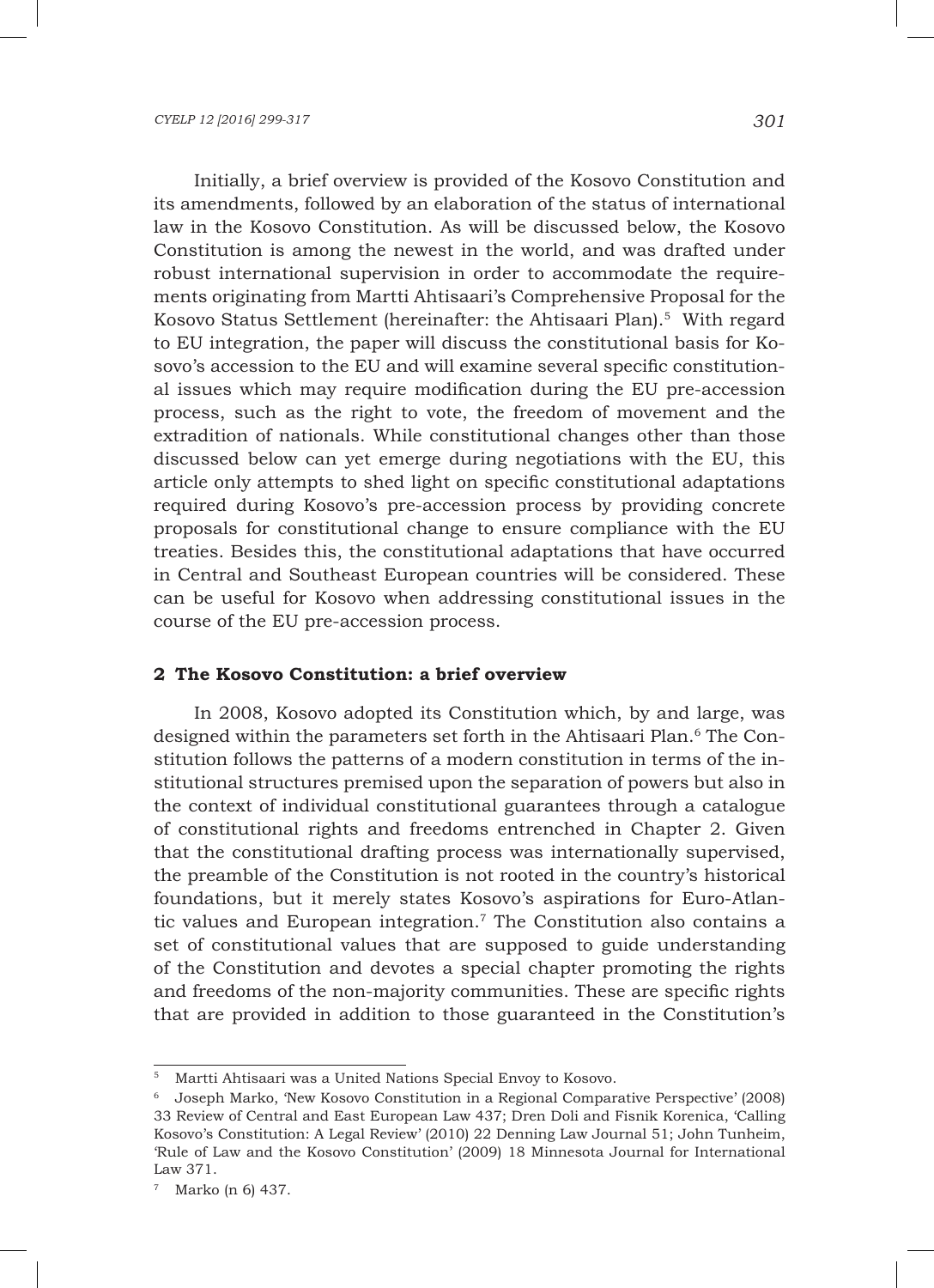catalogue of human rights.<sup>8</sup> These rights of the communities contain extensive constitutional guarantees to enable adequate representation of non-majority communities in Kosovo in almost every aspect of public life.9 For example, members of non-majority communities are guaranteed reserved seats or membership in the Assembly of Kosovo but also in the Government and judiciary, including two judgeship positions at the Constitutional Court.10 The Constitution has established a parliamentary republic whereby the government led by a prime minister is collectively responsible before the Parliament.<sup>11</sup> The head of state is elected by the Assembly and is responsible to ensure the constitutional functioning of state institutions.<sup>12</sup> The head of state has limited competences in the area of legislation (the President enjoys the constitutional right to veto laws passed by the Assembly) and in the justice sector since it has the power to appoint judges and prosecutors upon proposals of the Kosovo Judicial or Prosecutorial Council.13 Finally, it is worth mentioning that the Kosovo Constitution is quite rigid given the procedures that are required for its amendment. Draft constitutional amendments require initially an *a priori* review by the Kosovo Constitutional Court (KCC), and a two-thirds qualified parliamentary majority, including two thirds (2/3) of all deputies of the Assembly holding reserved or guaranteed seats for representatives of non-majority communities in Kosovo.<sup>14</sup> Since the entry into force of the Constitution in June 2008, a total of 25 constitutional amendments have been adopted. There are two main factors that have contributed to this high number of constitutional amendments in a little less than a decade since the enactment of the Constitution. First, the 22 constitutional amendments enacted in September 2012 came as a result of the termination of Kosovo's international supervised independence.15 The result was that the International Civilian Office (ICO), which was established after Kosovo's declaration of independence, terminated its mandate, a decision which paved the way for the full enjoyment of the powers of state insti-

<sup>8</sup> Kosovo Constitution, art 57.

<sup>9</sup> Emma Lantschner, 'Protection of Minority Communities in Kosovo: Legally Ahead of European Standards –Practically Still a Long Way to Go' (2008) 33 Review of Central and East European Law 451-490.

<sup>&</sup>lt;sup>10</sup> See the Kosovo Constitution, arts 62, 65, 96, 108 and 114.

<sup>&</sup>lt;sup>11</sup> Kosovo Constitution, art 97(1).

 $12$  ibid, art 84.

 $13$  ibid, art 84.

<sup>14</sup> ibid, art 144.

<sup>15</sup> As already mentioned, the first 22 amendments were adopted in 2012 related to the ending of the international supervision of the independence of Kosovo. Amendment no 23 gave the Kosovo Assembly the power to grant amnesty while constitutional amendment no 24 adopted in 2015 provided for the establishment of the Specialist Chambers and the Specialist Prosecutor's Office. For more details, see the Official Gazette in Kosovo <http:// gzk.rks-gov.net/ActsByCategoryInst.aspx?Index=1&InstID=1&CatID=1> accessed 18 November 2016.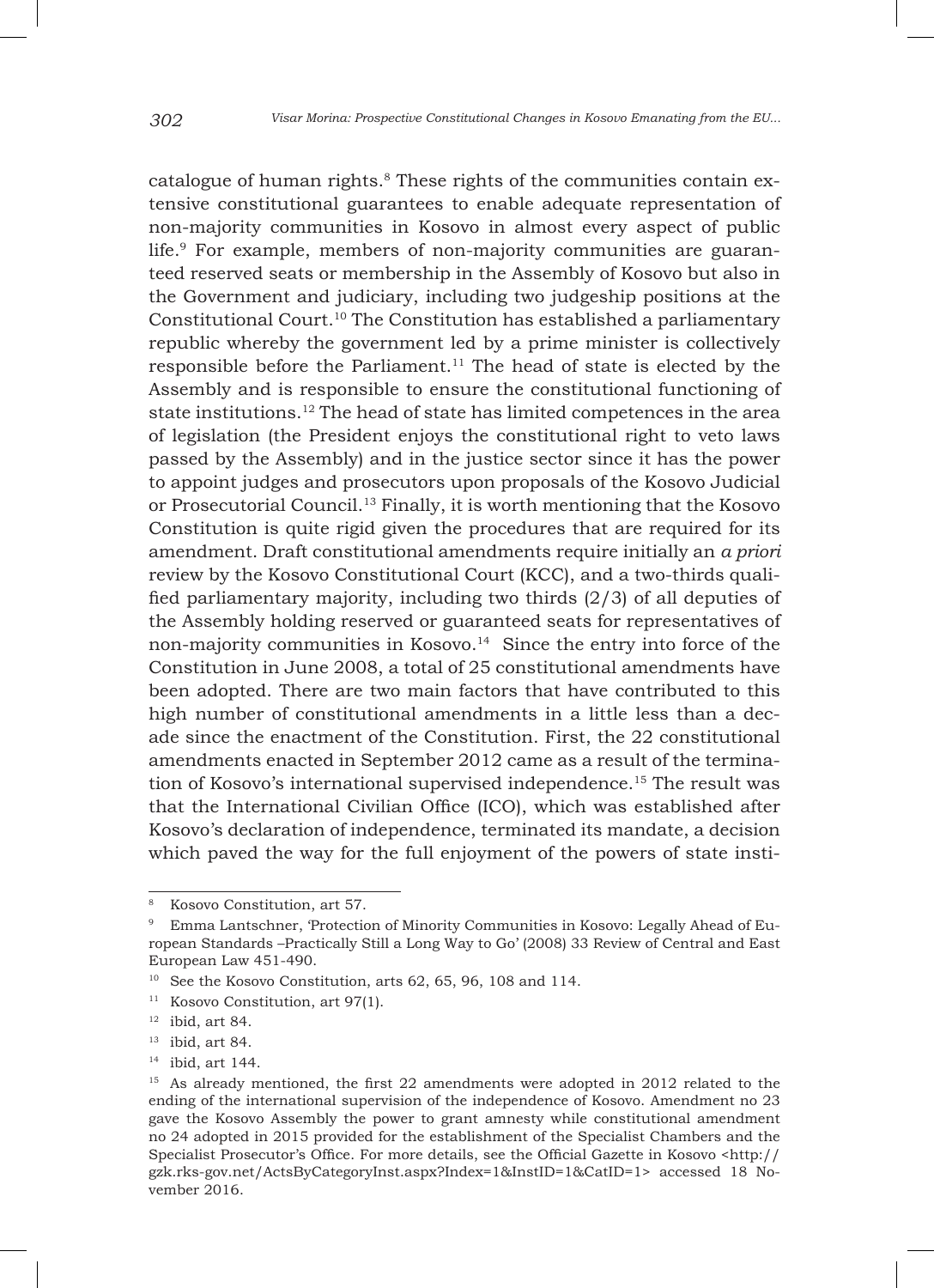tutions. The other factor that triggered constitutional changes in Kosovo in 2015 was the international community's call for the establishment of specialised courts to try crimes allegedly committed in 1999-2000. In response to this call, the Assembly passed constitutional amendments and Law No 05/L-053 to enable the establishment of the Specialist Chambers and the Specialist Prosecutor's Office.16 The Specialist Chambers will have jurisdiction for crimes within their subject matter jurisdiction which occurred between 1 January 1998 and 31 December 2000 and will have primacy over all other courts in Kosovo.<sup>17</sup> In 2016, the Assembly passed Constitutional Amendment no 25 to ensure that the majority of Kosovo Judicial Council members are elected by their peers in line with the Venice Commission recommendations.<sup>18</sup>

### **3 EU law supremacy**

One of the key principles of EU law is the principle of supremacy. Article I-6 of the abandoned Constitutional Treaty provided that 'the Constitution and law adopted by the institutions of the Union in exercising competences conferred on it shall have primacy over the law of the Member States'. While some of the articles of the Lisbon Treaty imply the principle of EU law supremacy, such as article 4(34) TEU (which requires Member States to comply and not to hinder the objectives of the Union) or article 288 TFEU (on the direct applicability of the Regulations), nowhere does the Lisbon Treaty mention that EU law enjoys supremacy over national legislation. As Foster argues, the Lisbon Treaty 'sidestepped the direct expression of supremacy that was contained in Article I-6 CT by adding a Declaration (No 17) that instead supports supremacy by reference to the case law of the CoJ on supremacy'.19 Indeed the European Court of Justice (ECJ) has given special consideration to the principle of supremacy until it becomes accepted by the legal systems of the EU Member States.20 In other words, it was the ECJ which 'took the lead in providing basic constitutional principles on which the new legal order was based'.<sup>21</sup>

There are two important issues that deserve further elaboration regarding the supremacy of EU law. The first is related to the relationship

<sup>&</sup>lt;sup>16</sup> The law is available in the Official Gazette of Kosovo at  $\text{th}(t)/gzk.rks-gov.net$  accessed 21 November 2016.

<sup>&</sup>lt;sup>17</sup> Law No 05/L-053 on Specialist Chambers and the Specialist Prosecutor's Office, arts 6-10.

<sup>&</sup>lt;sup>18</sup> The 2015 EU progress report for Kosovo (n 2).

<sup>19</sup> Nigel Foster, *EU Law Directions* (OUP 2016) 136.

<sup>20</sup> Evelyn Ellis and Philippa Watson, *EU Anti-Discrimination Law* (OUP 2012) 45. See also Case 26/62 Van Gend & Loos [1963] ECR 1, 12 (English special edition).

<sup>21</sup> Foster (n 19) 137.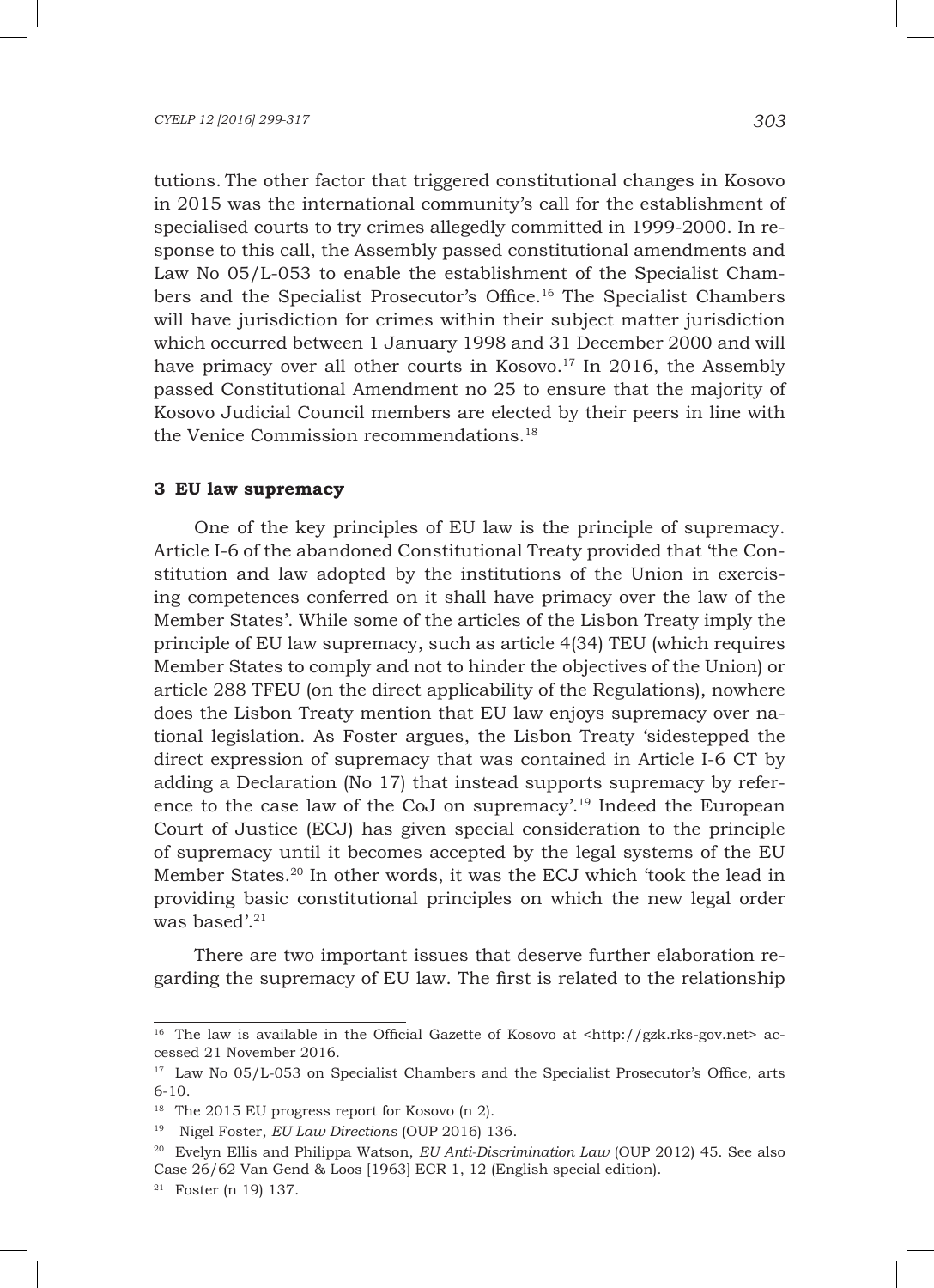between national constitutions and EU law. There are several examples of how EU Member States have approached the question of the relationship between their constitutions and EU law depending on the constitutional tradition and the specifics of the national legal systems. In some states, like France and the Czech Republic, the relations between the Constitution and EU law are to be found in the context of the ratification of international agreements. For example, article 55 of the French Constitution accords supremacy to a ratified international treaty over national law. The same approach is followed by the Constitution of the Czech Republic, which in its article 10 states that every international treaty ratified by the Parliament of the Czech Republic is part of the Czech legislative order and takes precedence over all other laws.<sup>22</sup> Some other countries, such as Greece and Ireland, were forced to make constitutional changes to reconcile the primacy of their constitutions with the supremacy of Union law.23 These constitutions have opted for the express mentioning of the supremacy of international law over national law. Article 28 of the Greek Constitution provides for the direct supremacy of international conventions, including EU treaties, over national legislation.<sup>24</sup> But as EU law developments have unfolded, harmonisation of the supremacy of Union law with the primacy of national constitutions has generated so-called constitutional tolerance among members of the European Union. Such constitutional tolerance, as academic commentators argue, is premised on the concept that 'while the authority and reach of EU law is ultimately for national constitutional courts to decide, these courts commit themselves to recognize the special status of EU law'.25 This approach for the relative supremacy of EU law has been strongly echoed by a number of national constitutional courts along the lines of constitutional identity and fundamental rights guaranteed by national constitutions.<sup>26</sup> Such conflicts between national and EU law have arisen in Germany, France and Italy, where constitutional courts have determined the limits of the acceptance of EU supremacy within the national constitutional order. $27$ 

<sup>22</sup> Paul Craig and Gráinne De Búrca, *EU Law: Text, Cases, and Materials* (OUP 2015) 308.

<sup>23</sup> Damian Chalmers, Gareth Davies and Giorgio Monti, *European Union Law: Cases and Materials* (CUP 2010) 190.

<sup>&</sup>lt;sup>24</sup> Under art 28 of the Greek Constitution '1) The generally recognized rules of international law and the international conventions after their ratification by law and their having been put into effect in accordance with their respective terms, shall constitute an integral part of Greek law and override any law provision to the contrary. The application of the rules of international law and international conventions in the case of aliens shall always be effected on condition of reciprocity'.

<sup>25</sup> Chalmers (n 23) 194.

<sup>&</sup>lt;sup>26</sup> See, for example, the case decided by the German Constitutional Court, Solange I (1974) 2 CMLR 540, 550-1. The court's view in this case was that as long as EU law is able to secure the fundamental rights and freedoms guaranteed by the German Constitution, the principle of the supremacy of EU can be applied.

 $27$  Craig and de Búrca (n 22) 278.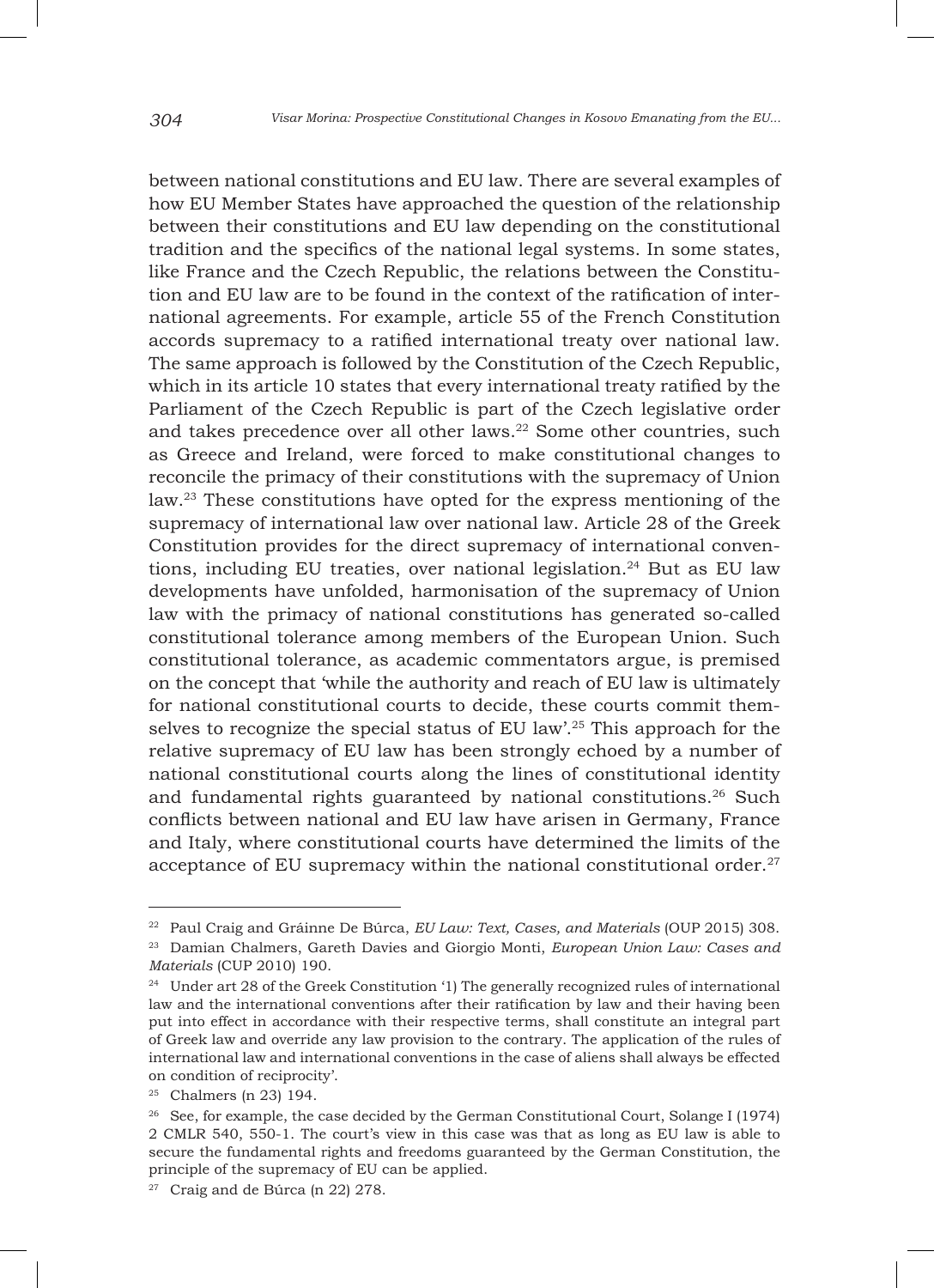#### *CYELP 12 [2016] 299-317 305*

The Polish Constitutional Court has also introduced 'firm limits on the acceptance of EU law' by arguing that the 'Constitution shall be the supreme law in Poland and the Polish courts have made clear that EU law does not take precedence over the Constitution'.28 The Constitutional Court argued that 'the precedence over statutes of the application of international agreements which were ratified on the basis of a statutory authorization or consent granted… in no way signifies an analogous precedence of these agreements over the Constitution'.29

The second issue concerns the relationship between EU law and domestic laws and this is clearly less problematic compared to the previous issue because the ECJ has from early on taken a position that national parliaments cannot unilaterally introduce laws that would be in conflict with EU law. As argued in *Costa v Enel*, 'by contrast with ordinary international treaties, the EEC Treaty has created its own legal system which, on the entry into force of the treaty, became an integral part of the legal systems of the member states and which their courts are bound to apply'.30 According to the ECJ, 'the transfer by the states from their domestic legal system to the community legal system of the rights and obligations arising under the treaty carries with it a permanent limitation of their sovereign rights, against which a subsequent unilateral act incompatible with the concept of the community cannot prevail'.<sup>31</sup>

As stated in the introduction, since Kosovo is not a member of the European Union, the issue of EU law primacy may not be relevant at the current phase of Kosovo's relationship with the EU. However, one of the first issues to be considered when Kosovo is ready to join the EU is whether EU law supremacy is implied in the Kosovo Constitution and whether such supremacy can be ensured without amending the Constitution. It should be noted that the Constitution does not address the relationship with EU law. While the supremacy of the Constitution is provided in article 16, nowhere does the Kosovo Constitution provide for the precedence of EU law over the provisions of national law.

But while the express supremacy of EU law is missing, the Kosovo Constitution provides for the precedence of international agreements and legally binding norms of international law over national laws. Whether the primacy of EU law can be sufficiently ensured on this basis is questionable given the unique nature of EU law as a supra-national law. One argument in support of this view is that the primacy of EU law over provisions of national law in Kosovo derives from the binding force of the

<sup>28</sup> ibid 305.

<sup>29</sup> ibid 305.

<sup>30</sup> Case 6/65 *Flaminio Costa v ENEL*, Reference for a preliminary ruling: Giudice conciliatore di Milano - Italy, judgment of 15 July 1964.

 $31$  ibid.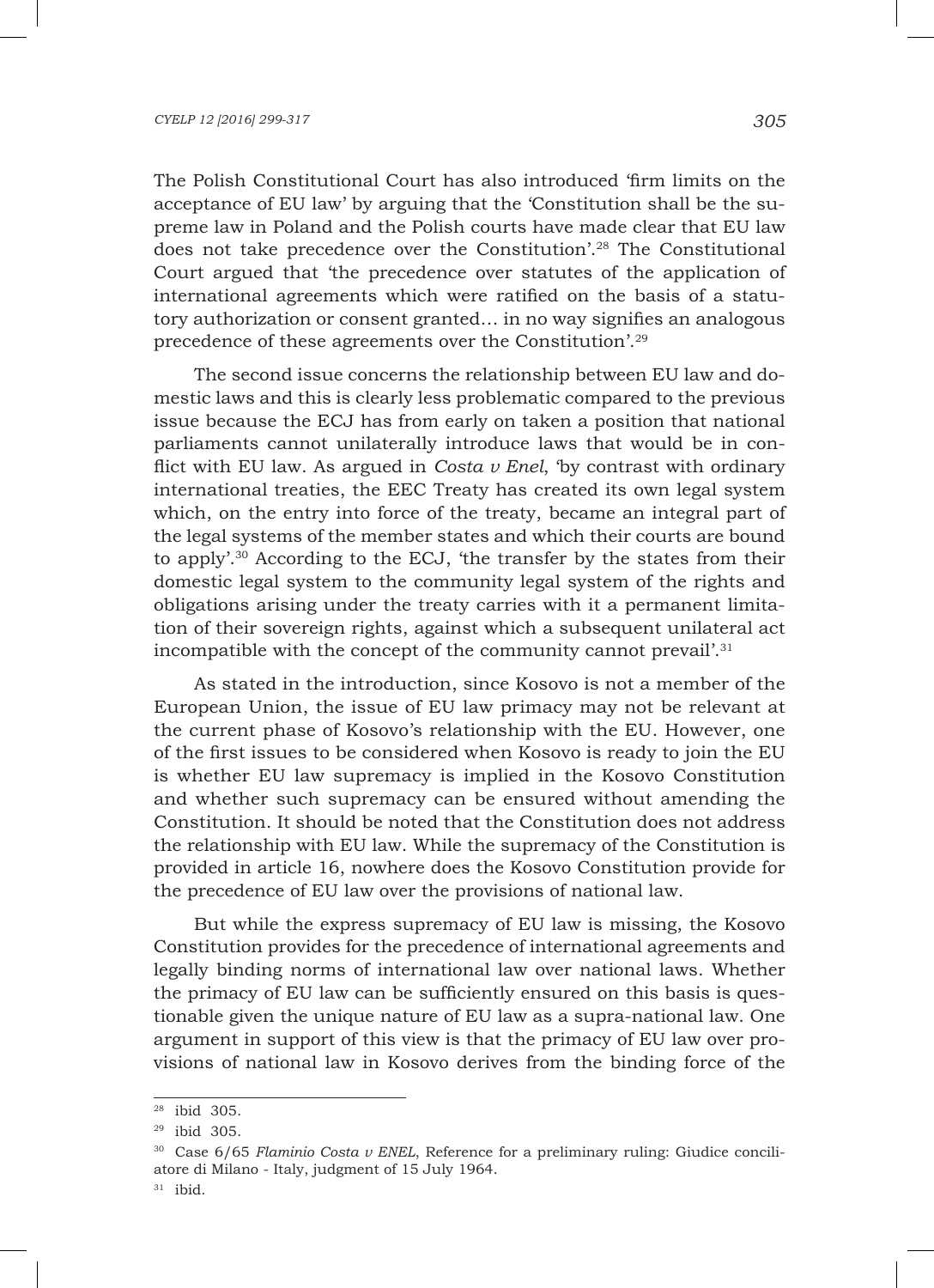constitutional principle on the prevailing effect of ratified international agreements over the national legislation. Article 19(2) of the Constitution provides for the primacy of ratified international agreements and legally binding norms of international law over Kosovo laws. One can argue that ratification of the EU Treaties in conformity with the Constitution would sufficiently ensure the supremacy of EU law over the national legislation and that no constitutional amendments would be required in the Kosovo Constitution to ensure the supremacy of EU law. $32$  However, as the experience of Member States has shown, the explicit entrenchment of the precedence of EU law at the level of the Constitution is important to ensure the consistent application of EU law at the national level. One such example is the Croatian Constitution, which states that 'legal acts and decisions accepted by the Republic of Croatia in the institutions of the European Union shall apply in the Republic of Croatia in accordance with the acquis communautaire'.33 Although the Croatian Constitution does not provide explicitly for the primacy of EU law, it does so implicitly given the fact that the acquis 'is by its very nature to be applied in line with the principles of direct and interpretative effect and primacy over national law, which have been developed by the case law of the Court of Justice'.<sup>34</sup> This is what Judge Rodin has called the constitutional affirmation of the fundamental principles on which EU law is founded, which also includes the supremacy of EU law and its direct effect on the national legislation.35 The Slovak Constitution has also provided that legally binding acts of the European Communities and European Union shall take precedence over the laws of the Slovak Republic.<sup>36</sup> The supremacy clause is also included

<sup>&</sup>lt;sup>32</sup> The ratification of the treaties establishing membership of other international organisations by virtue of art 18 of the Constitution requires a two-thirds vote of all deputies of the Kosovo Assembly. The Kosovo Constitution is silent regarding the hierarchy of legal acts. Nowhere in the Kosovo Constitution is there any formal statement of the sources of law and of the relationship between them, with the exception of art 16 of the Constitution, which provides in clear terms that the Constitution constitutes the highest legal act and other laws and other legal acts shall be in conformity with it. On the relationship between international law and national law in the case of Kosovo, see Visar Morina, Fisnik Korenica and Dren Doli, 'The Relationship between International Law and National Law in the Case of Kosovo: A Constitutional Perspective' (2011) International Journal of Constitutional Law 274; Kushtrim Istrefi and Visar Morina, 'Judicial Application of International Law in Kosovo' in Siniša Rodin and Tamara Perišin (eds), *Judicial Application of International Law in Southeast Europe* (Springer 2015).

<sup>&</sup>lt;sup>33</sup> Art 145 of the Croatian Constitution. See more in Rodin and Perišin (n 32).

<sup>34</sup> Rodin and Perišin (n 32)148.

<sup>35</sup> ibid 148.

<sup>&</sup>lt;sup>36</sup> Article 7(2) of the Slovak Constitution reads: '[l]egally binding acts of the European Communities and European Union shall take precedence over the laws of the Slovak Republic'. See Anneli Albi, *EU Enlargement and the Constitutions of Central and Eastern Europe* (CUP 2005); Anneli Albi and Peter Van Elsuwege. 'The EU Constitution, National Constitutions and Sovereignty: An Assessment of a "European Constitutional Order"' (2004) 6 EL Rev 741-765; Anneli Albi and Jacques Ziller (eds), *The European Constitution and National Constitutions: Ratification and Beyond* (Kluwer Law International 2007).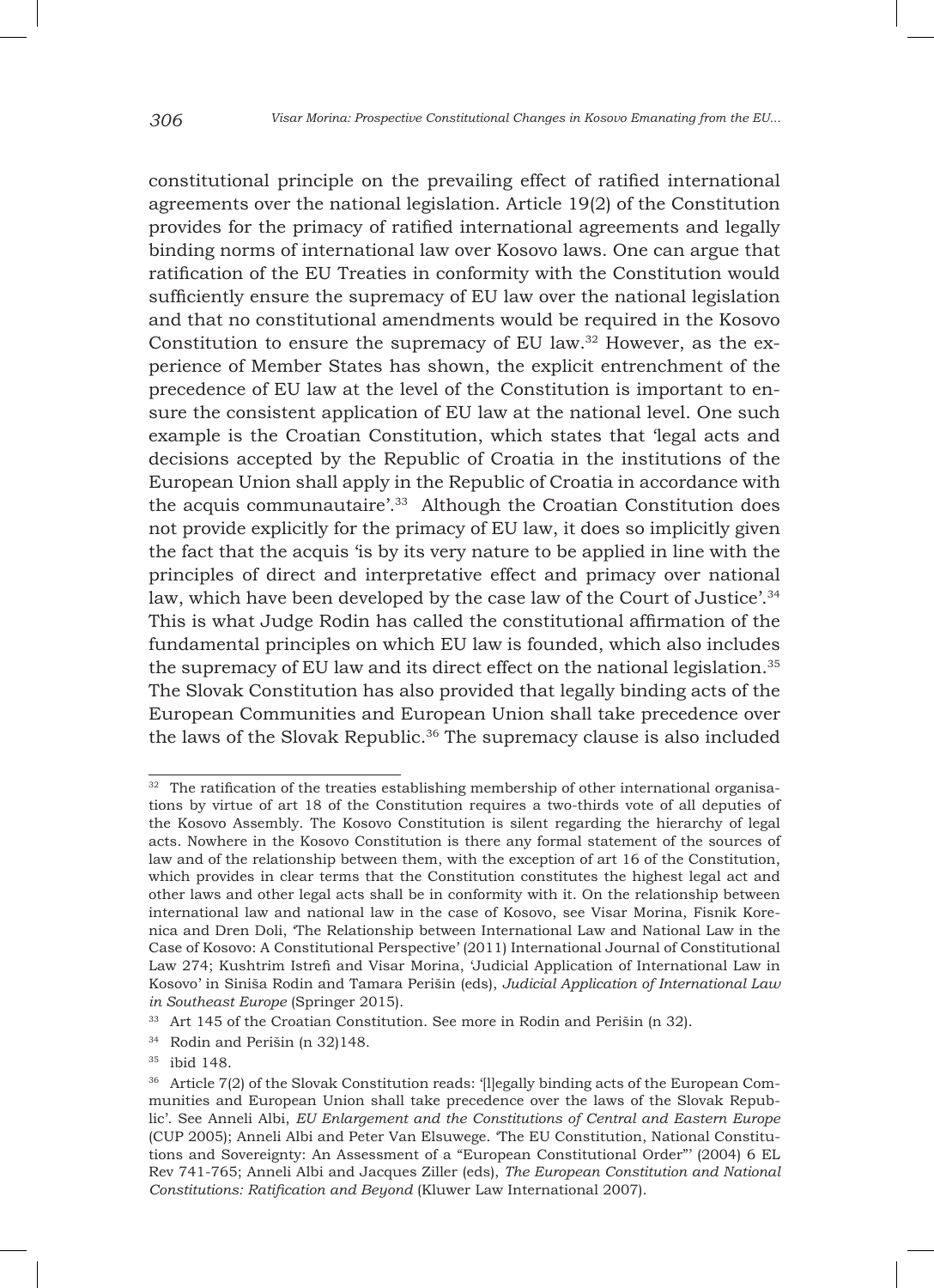in the Slovenian Constitution pursuant to which legal acts and decisions of supranational organisations to which Slovenia is a party are applicable in Slovenia in compliance with the legal requirements of the organisations.37 In view of the above-mentioned constitutional adaptations, the most suitable option to accommodate the supremacy of EU law is by introducing a constitutional amendment, which would state the prevalence of EU law over the national law, similar to the way this is done in the Croatian and Slovak constitutions. In other words, for the purposes of ensuring the consistent application of EU law it appears to be necessary to adopt a constitutional amendment, which would deal separately with the supremacy of EU law over the laws of Kosovo. Such a constitutional entrenchment of EU law supremacy would avoid any constitutional ambiguity about whether or not the precedence of EU law is implied in the text of the Constitution and would ensure better compliance with EU norms and enhance its implementation through judicial and administrative agencies.

# **4 Transfer of sovereignty to the EU**

To begin this analysis, accession to the EU affects the sovereignty of a state since it implies a certain encroachment on the state sovereignty of the acceding state. For this reason, the manner in which state sovereignty is defined in a constitution is an important aspect for the EU accession process. Almost all post-communist states in Europe re-formulated their 'sovereignty clause' in national constitutions to be able to gain membership of the EU. As constitutional law scholars argue, the post-communist countries had to open up towards international law to be able to join the European Union and engaged in 'a major process of constitutional revision to enable the transfer of a part of their sovereignty to a highly integrated supranational organization'.38

The Kosovo Constitution, having been drafted under strong international supervision, gave special consideration to the way 'state sovereignty' is defined. The aim was to ensure that 'state sovereignty' was defined in a manner that permits the conferral of sovereign powers to international organisations. This approach of the Constitution is consistent with the objectives of the Constitution's preamble, which makes an appeal for the European integration process.<sup>39</sup> There are two constitutional avenues

<sup>37</sup> George Bermann and Katharina Pistor (eds), *Law and Governance in an Enlarged European Union* (Bloomsbury Publishing 2004).

<sup>38</sup> Albi (n 36) 1. See also Ersin Erkan and Antonija Petricusic. 'Constitutional Challenges Ahead the EU Accession: Analysis of the Croatian and Turkish Constitutional Provisions that Require Harmonization with the Acquis Communautaire' (2010) 6 Review of International Law and Policy.

<sup>39</sup> Marko (n 6) 437.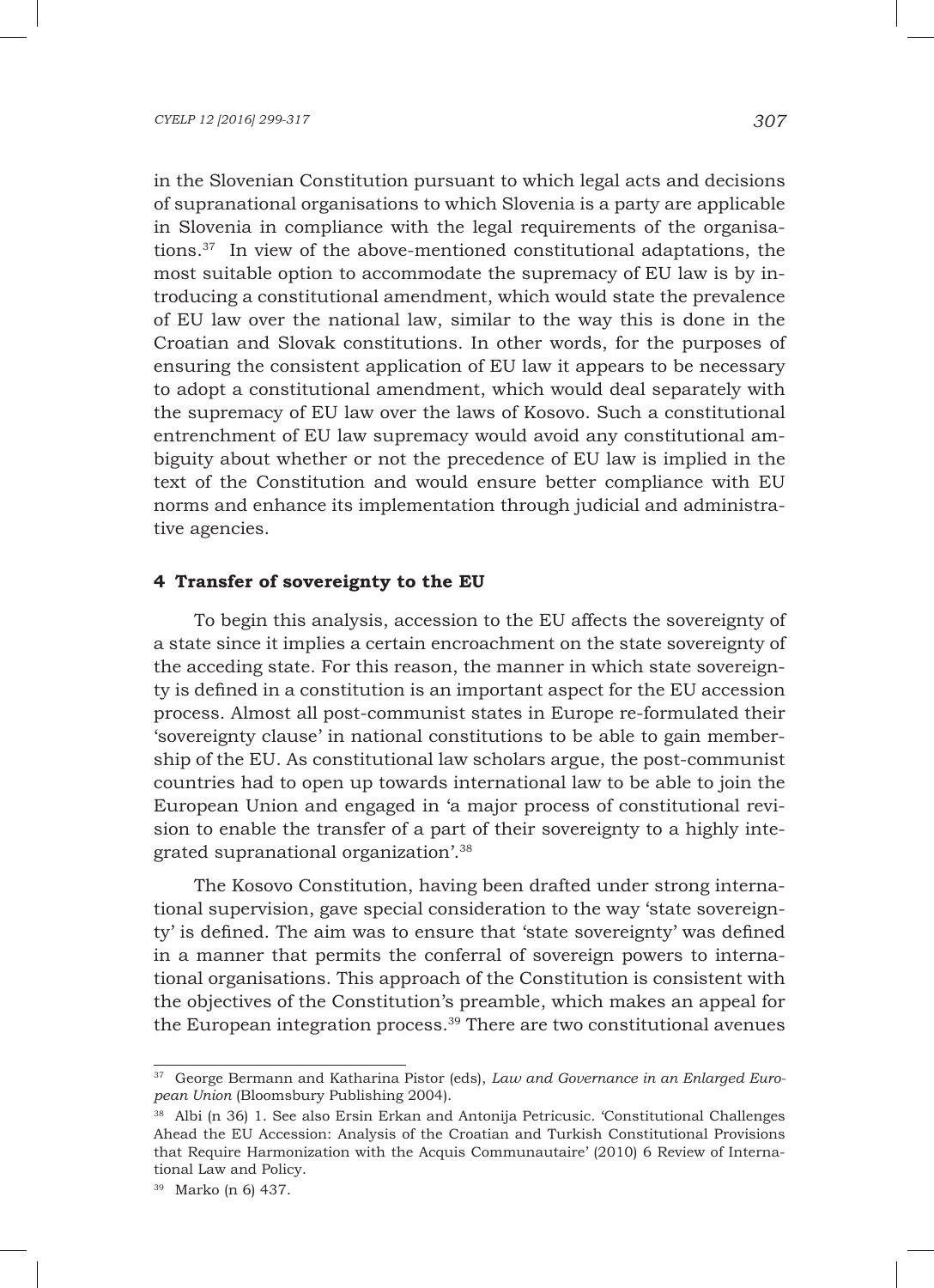that should be considered to assess whether the Constitution enables a partial conferral of powers to supra-national organisations. Article 2 of the Constitution defines the concept of 'state sovereignty' in absolute terms by stating that '[t]he sovereignty and territorial integrity of the Republic of Kosovo is intact, inalienable, indivisible and protected by all means provided in this Constitution and the law'.

One can plausibly argue that the above-mentioned formulation is an affirmation of Kosovo's political will to become an independent state. Others argue that the content of article 2 of the Kosovo Constitution should be seen in light of the 'historical and political context since such provisions frequently have the character of a response to political and legal problems of the past', recalling the example of the German Basic Law of 1949 and that of the US Constitution of 1787.40 But no matter what the reasoning behind the purpose of article 2, the Constitution has provided the possibility for a transfer of sovereignty to international organisations for specific matters in article 20, which states:

The Republic of Kosovo may on the basis of ratified international agreements delegate state powers for specific matters to international organizations.

2. If a membership agreement ratified by the Republic of Kosovo for its participation in an international organization explicitly contemplates the direct applicability of the norms of that organization, then the law ratifying the international agreement must be adopted by two thirds  $(2/3)$  vote of all deputies of the Assembly, and those norms have superiority over the laws of the Republic of Kosovo.

The wording of article 20 of the Kosovo Constitution is similar to article 90 of Poland's Constitution, which permits Poland through ratified international agreements to 'delegate to an international organization or international institution the competence of organs of State authority in relation to certain matters'.41 The Kosovo Constitution does not specify the 'specific matters' based on which a conferral of sovereignty to an international organisation can be made. But it is assumed that they would include membership in international organisations, human rights or participation in international mechanisms for collective security. The reference in the Constitution that the transfer of sovereignty can be made only for 'specific issues' is important because it is echoed in the judgment

<sup>40</sup> ibid 437.

<sup>41</sup> An English version of the Constitution of the Republic of Poland is available at <www. sejm.gov.pl/prawo/konst/angielski/kon1.htm> accessed 15 November 2016. For more, see Foster (n 19) 211.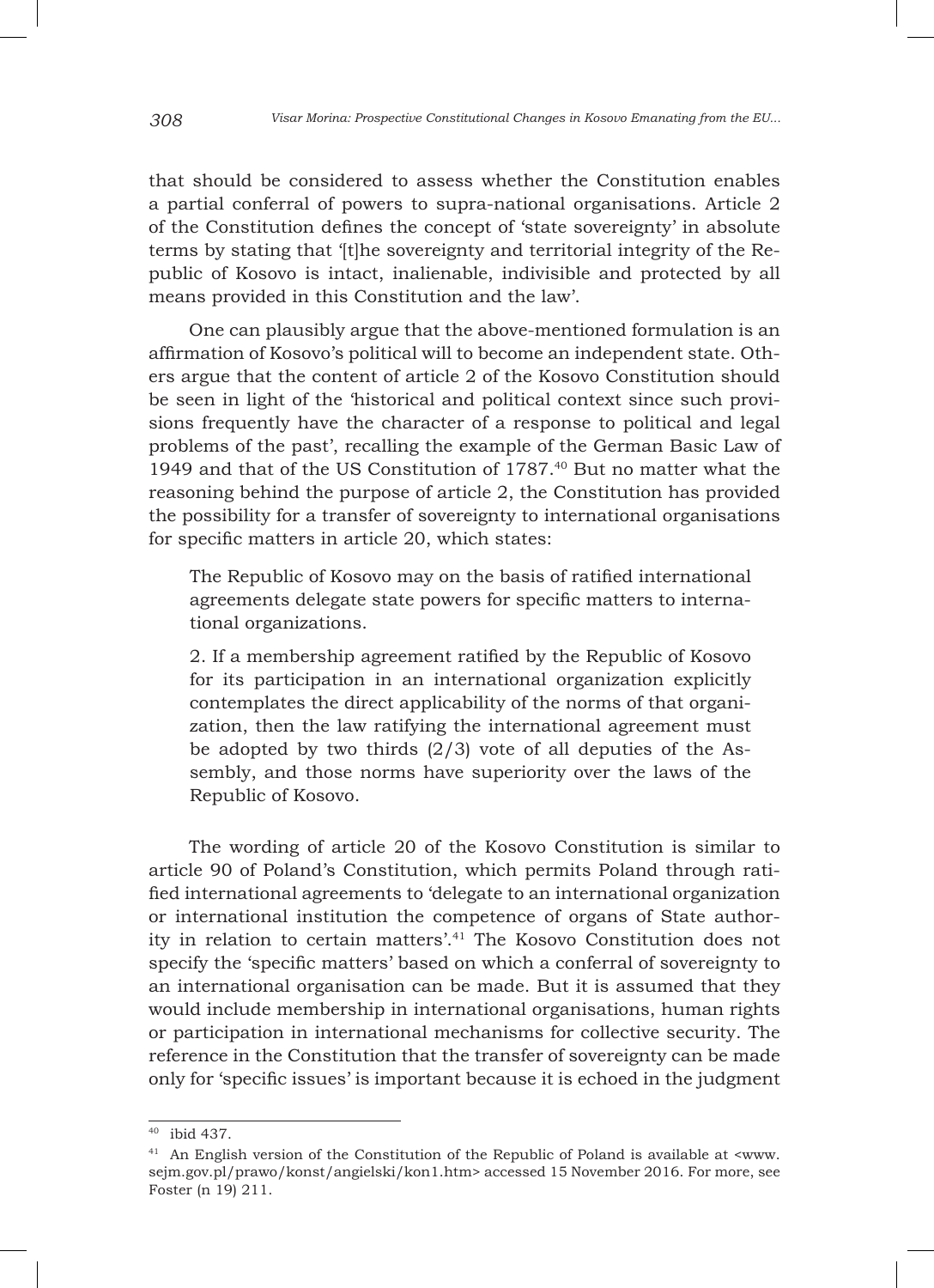of the German Constitutional Court (GCC) in the Lisbon Treaty case: 'the obligation under European law to respect the constituent power of the Member States as the masters of the Treaties corresponds to the nontransferable identity of the constitution (Article 79.3 of the Basic Law), which is not open to integration in this respect<sup>',42</sup> The Kosovo Constitution does not contain such constitutional provisions that are not open to integration, nor has the KCC developed any case law to frame what Kosovo's constitutional identity is. However, as the GCC has warned 'if legislative or administrative competences are only transferred in an unspecified manner or with a view to further dynamic development, they risk transgressing the predetermined integration programme and acting beyond the powers granted to them'.43 Therefore, the Constitution's requirement that state sovereignty cannot be transferred in an unspecified manner is generally in line with this GCC decision. With regard to the content of article 20, the following observations can be made. First, despite the fact that the Constitution does not make any explicit reference to transferring state sovereignty to the EU specifically, a broader interpretation appears to suggest that the transfer of power to an international organisation is also meant to include 'a supra-national organisation', although many academic commentators argue that the EU is not an international organisation in the usual sense.<sup>44</sup> Second, the Constitution does not require a mandatory referendum to authorise accession to the EU, but only requires parliamentary approval in the form of a qualified majority by reaching a two-thirds vote of the 120-member Assembly to ratify the agreement. This majority requirement to authorise the delegation of sovereignty to an international organisation is also provided in other constitutions, such as those of Latvia, Slovenia, Croatia, Hungary and Greece.45 Finally there seems not to exist any inviolable core content of the constitutional identity in the Kosovo Constitution to generate any constitutionally important tension between State willingness for integration and the principle of conferral. Therefore, unless otherwise required by the EU during the pre-accession process, it appears that no constitutional changes will be needed in the Constitution to enable a partial transfer of sovereignty to the EU.

 $42$  The judgment of 30 June 2009 of the Federal Constitutional Court of Germany on the Lisbon Treaty, available at <www.bundesverfassungsgericht.de/SharedDocs/Entscheidungen/EN/2009/06/es20090630\_2bve000208en.html> accessed 21 November 2016. <sup>43</sup> ibid.

<sup>44</sup> Helle Tegner Anker, Birgitte Egelund Olsen and Anita Rønne. '*Legal Systems and Wind Energy: A Comparative Perspective*' (Kluwer Law International 2009) 46; See also Robert Schütze '*European Union Law*' (CUP 2012).

<sup>45</sup> Constitution of Hungary (art 2A); Slovenia (art 3a), Latvia (art 68 para.3).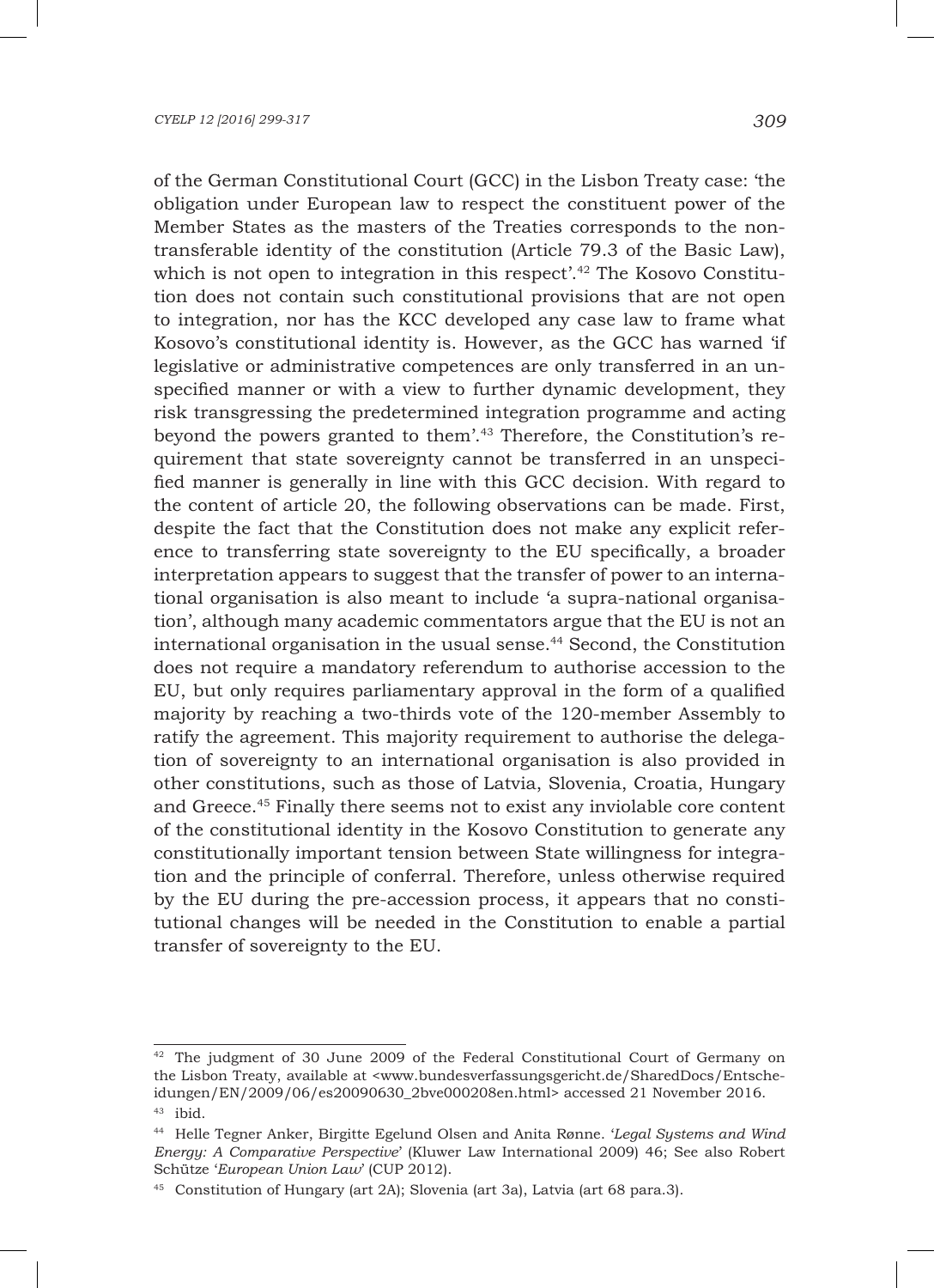### **5 EU specific issues**

In the following section I will analyse some specific issues in the Kosovo Constitution, whose content may require adaptation due to the European integration process. These specific issues include the right to vote and stand as a candidate at municipal elections, the extradition of nationals and the freedom of movement, currency and the powers of the Kosovo Central Bank. The EU has adopted a catalogue of citizens' rights and it is important to assess whether such segments of the Kosovo Constitution are in alignment with EU norms on citizenship rights and freedoms.

# *5. 1 The right to vote and to stand as a candidate at municipal elections*

Under article 20(2) of the Treaty on the Functioning of the European Union (TFEU), every citizen of the Union residing in a Member State of which he is not a national shall have the right to vote and to stand as a candidate at municipal elections in the Member State where he resides, under the same conditions as nationals of that State.46 Council Directive 94/80/EC has laid down detailed arrangements for the exercise of the right to vote and to stand as a candidate in municipal elections by citizens of the Union residing in a Member State of which they are not nationals**.47** In fact, active and passive voting rights for EU citizens (former article 19 TEU) had previously been introduced in the Maastricht Treaty. The introduction of the right to vote and to stand as a candidate in municipal elections by citizens of the Union residing in a Member State of which they are not nationals has led to constitutional changes both in the constitutions of EU Member States and in those of the acceding states to ensure compliance with the former article 19(1) EC (now article 20(2) TFEU).48 As Anneli Albi argues, 'the reasons for such amendments lie in the traditional constitutional view that voting rights belong to citizens due to their inextricable bond with a nation-state, and many constitutions express this principle in some form'.49 In France, the Constitutional Council initially declared that EU citizens' electoral rights in local elec-

<sup>46</sup> Article 22 of the TFEU available at <http://eur-lex.europa.eu/legal-content/EN/ TXT/?uri=celex%3A12012E%2FTXT> accessed 18 November 2016.

<sup>47</sup> Council Directive 94/80/EC of 19 December 1994 laying down detailed arrangements for the exercise of the right to vote and to stand as a candidate in municipal elections by citizens of the Union residing in a Member State of which they are not nationals [1994] OJ L368/38 http://eur-lex.europa.eu/legal-content/EN/TXT/?uri=celex:31994L0080 accessed 18 November 2016.

<sup>48</sup> For more on the voting rights at the EU level, see Jean-Claude Piris. *The Lisbon Treaty: A Legal and Political Analysis* (CUP 2010). See also Federico Fabbrini, *Fundamental Rights in Europe* (OUP 2014).

<sup>49</sup> Albi (n 36) 14.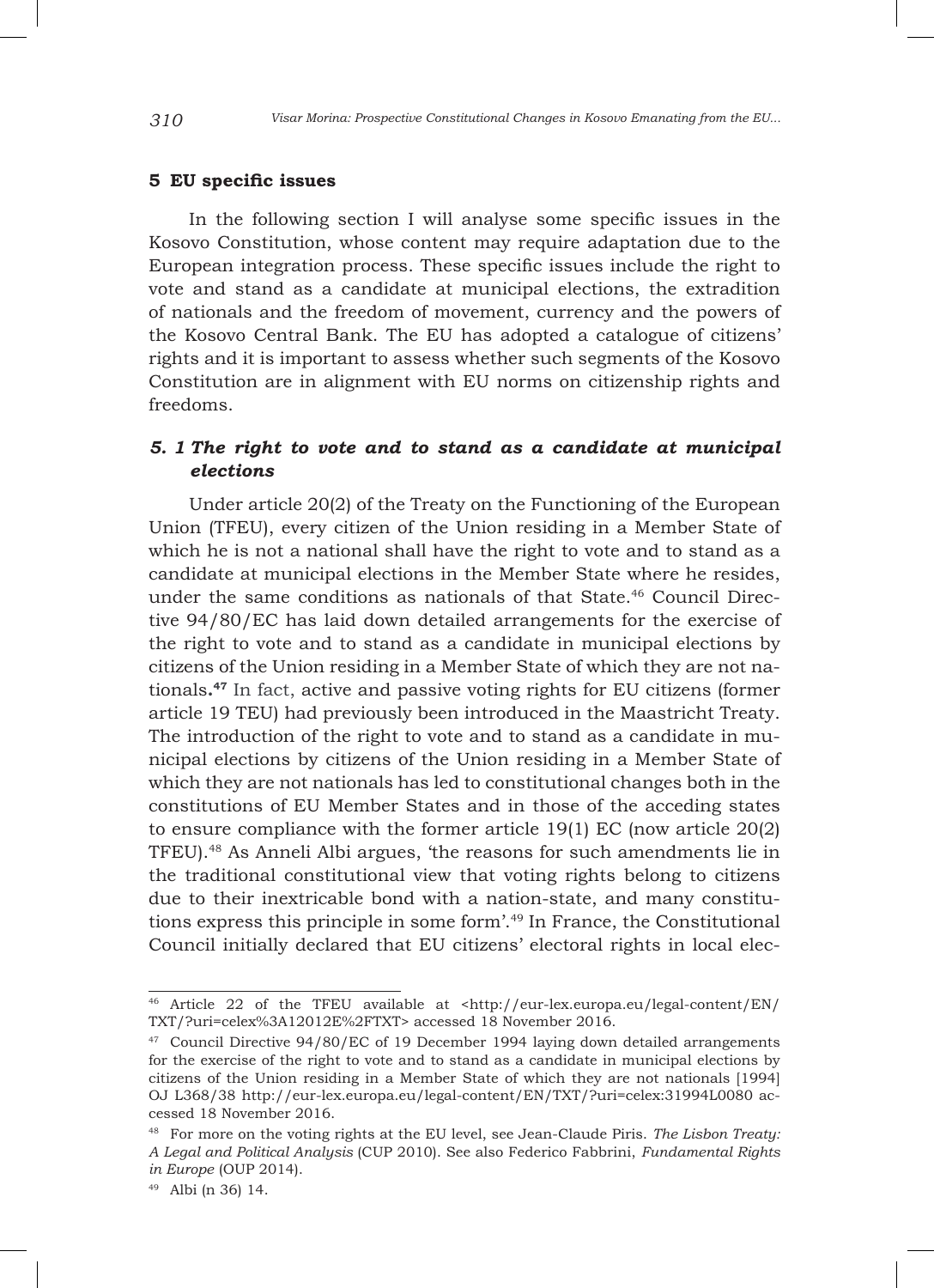tions go against the 1958 French Constitution on the grounds that the holder of sovereignty in France is the people, therefore only French nationals form the electorate and are entitled to exercise the right to vote.<sup>50</sup> The findings of the French Constitutional Council led to the adoption of constitutional amendments to enable ratification of the Treaty by incorporating a new article in the French Constitution that gave the right to vote and stand as a candidate in municipal elections to citizens of the Union residing in France.<sup>51</sup> Further constitutional changes on voting rights were also made in Germany (article 28(1)), Portugal (article 15(5)), Austria (articles 23a and 117(2)), Spain (article 13(2)), Belgium (article 8(3)), and Croatia (article 146).

Given the above-mentioned constitutional revisions triggered by the EU integration process, we now turn to the Kosovo Constitution to examine whether a constitutional norm providing for the right to vote is compatible with article 20(2) TFEU. The Kosovo Constitution in its article 45 provides that 'every citizen of the Republic of Kosovo who has reached the age of eighteen, even if on the day of elections, has the right to elect and be elected, unless this right is limited by a court decision'. The content of the norm implies that 'nationality' is one of the key requirements for the exercise of the right to vote in Kosovo. Such a requirement should be seen merely in the historical context of the enactment of the Kosovo Constitution, but it also shows that not much consideration has been paid to the fact that local elections are not necessarily a manifestation of national sovereignty. A plain reading of article 45 of the Kosovo Constitution clearly implies that it would be impermissible for citizens of EU Member States to vote in local elections because the right to vote belongs only to Kosovo citizens.52 This being so, article 45 of the Constitution stands in contradiction to article 20(2) TFEU and may have to be reworded unless the KCC avoids such a normative collision by holding a view similar to that of the Polish Constitutional Tribunal (PCT), which ruled that 'granting foreign EU citizens the right to vote and to stand as a candidate at local elections does not contradict Article 62(1) of the Constitution, which guarantees Polish citizens the right to elect, inter alia, their representatives to organs of local self-government'.53 On this specific matter, the PCT did not find any contradiction between the Treaty and the Polish Constitution and argued that the 'constitutional right is not of

<sup>50</sup> Mark Tushnet and Thomas Fleiner, *Routledge Handbook of Constitutional Law* (Routledge 2013) 356.

<sup>51</sup> Art 88 of the French Constitution.

<sup>52</sup> See more in Rainer Bauböck, 'Expansive Citizenship – Voting Beyond Territory and Membership' (2005) Political Science and Politics 683.

<sup>53</sup> Anna Wyrozumska (ed), *Introduction to Polish Law* (Lodz University Press 2005) 26. See also Adam Lazowski, *Adaptation of the Polish Legal System to European Union Law: Selected Aspects* (University of Sussex 2001).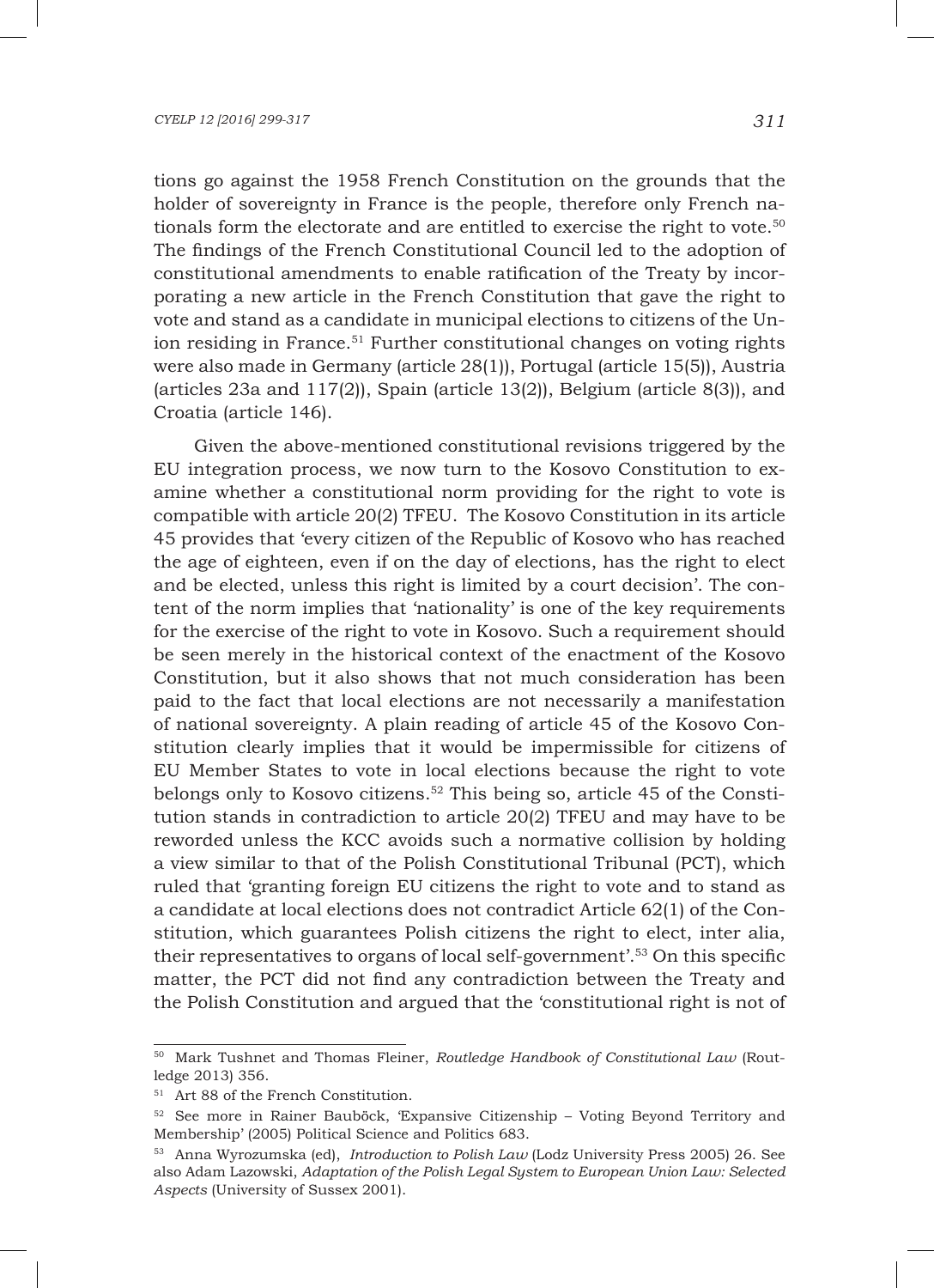an exclusive character, in the sense that, should the Constitution grant it directly to Polish citizens, it might not also be vested in the citizens of other States'.54 It is interesting to note that it is precisely this issue that sparked intense debate in Poland as to whether EU citizens can participate in local elections in Poland merely on the basis of the Electoral Law and without amending the Constitution.

While this issue can be further discussed during screening and negotiations with the EU during the pre-accession process, there are different models of constitutional adaptations that can be followed to ensure compliance with the requirements of the Treaty on voting rights. One such example is the Croatian Constitution, which introduced constitutional affirmation of EU citizens' rights by providing that 'all rights guaranteed by the European Union acquis communautaire shall be enjoyed by all citizens of the European Union'.55 Other examples vary, from those constitutions which for elections for local self-government provide direct entitlement to non-nationals who have settled in a State for a longer period of time determined by a separate law (for example, the Hungarian Constitution) to where the right to elect and be elected to local public administration bodies is guaranteed for EU citizens who comply with the requirements of organic law (the Romanian Constitution).<sup>56</sup> While these examples can serve as guidance to legislative authority in Kosovo, there is, of course, some degree of flexibility on the part of the acceding state regarding constitutional arrangements that can be made to ensure that EU citizens' right to vote and to stand as a candidate at local elections is duly ensured.

### *5.2 Extradition of nationals*

The Framework Decision of 13 June 2002 on the European Arrest Warrant and other surrender procedures between Member States (Framework Decision) was enacted to abolish in the framework of the European Union the formal extradition procedure in respect of persons who are fleeing justice after having been finally sentenced and to speed up the extradition procedures in respect of persons suspected of having committed a criminal offence.<sup>57</sup> The Framework Decision led to abolishing classi-

 $54$  Judgment of 11 May 2005 – Ref. No. K 18/04. The judgment is available at <http:// trybunal.gov.pl/uploads/media/SiM\_LI\_EN\_calosc.pdf> accessed 21 November 2016.

<sup>55</sup> Constitution of Croatia, art 146.

 $56$  Constitution of Romania, art 16. The text of the Constitution is available at  $\langle$ http:// www.cdep.ro/pls/dic/site.page?den=act2\_2&par1=2#t2c2s0sba36> accessed 21 November 2016.

<sup>57</sup> Council Framework decision No 2002/584/JHA of 13 June 2002 on the European Arrest Warrant and other surrender procedures between Member States [2002] OJ L190, 1. For more on constitutional aspects of the European Arrest Warrant, see Oreste Pollicino, 'European Arrest Warrant and Constitutional Principles of the Member States: A Case Law-Based Outline in the Attempt to Strike the Right Balance between Interacting Legal Systems' (2008) 9(10) German Law Journal 1313; Daniel Sarmiento, 'European Union: The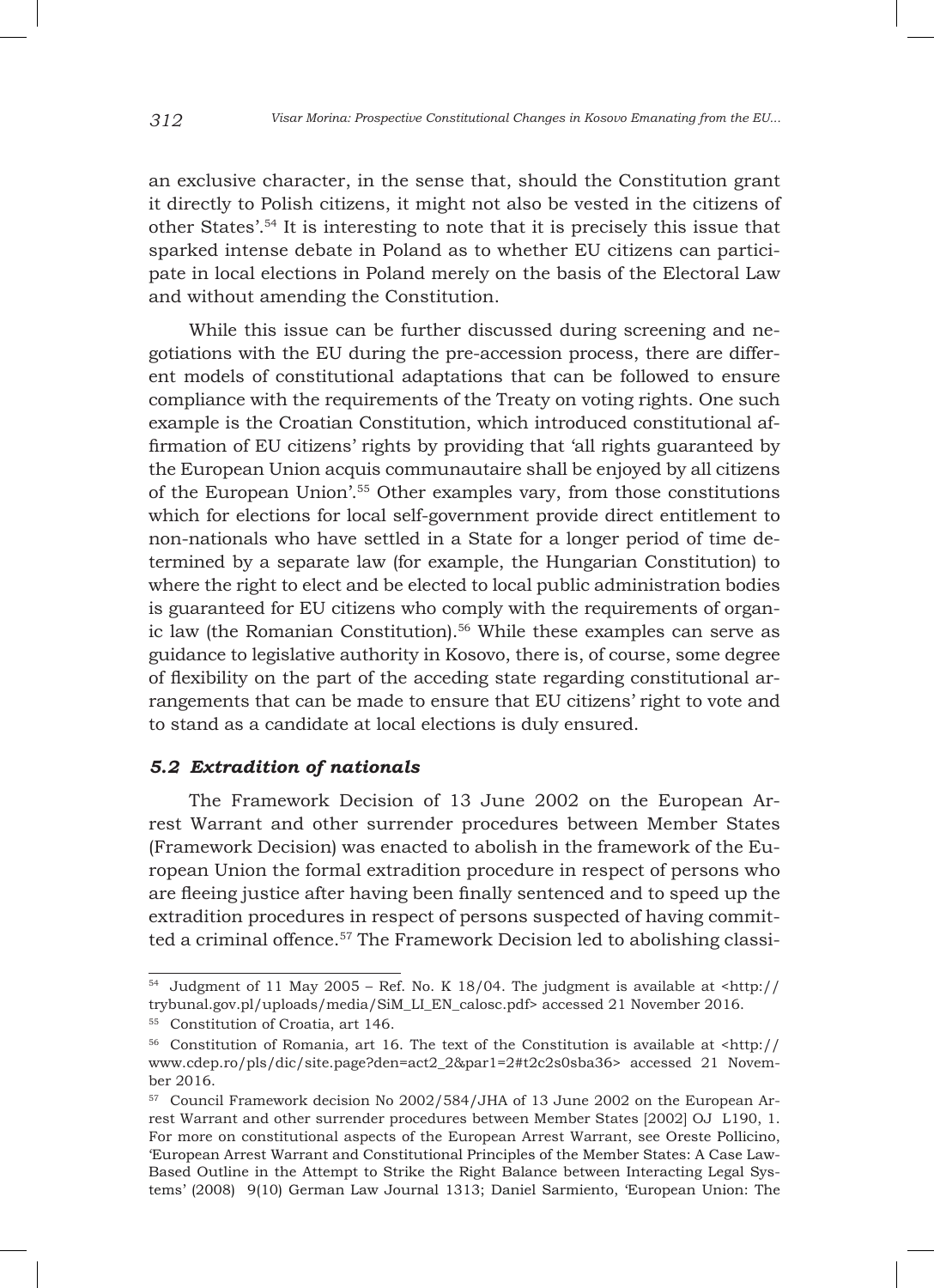cal extradition between individual Member States and replacing it with a system of surrender between individual judicial authorities. Accordingly, persons suspected of having committed a criminal offence will no longer be turned over on the basis of an individual act of the executing state, but directly on the basis of a court decision in the requesting EU Member State, which thus has direct effect in the executing state. The activities of central authorities are replaced by cooperation between individual courts, and the role of the central authorities is thus limited to practical and administrative assistance. From a national constitutional law perspective, the outcome was that the implementation of the Framework Decision encountered serious constitutional challenges in the Member States given that national constitutions protected their citizens from extradition. To put it differently, the enactment of the EAW has, in turn, led to constitutional revisions in countries such as Slovenia, Bulgaria, Romania and Croatia.58 In Croatia, the constitution did not allow extradition of its citizens to another state, and in order to enable the implementation of the Directive it was necessary to amend the Constitution to permit Croatian citizens to be forcibly extradited to another State in the case of the execution of a decision on extradition in compliance with an international treaty or the acquis communautaire of the European Union.59 In some Member States, the implementation of the EAW was contested on constitutional grounds before constitutional courts, as in Poland and the Czech Republic. Having been confronted with this issue, the Polish Constitutional Court ruled that the surrender of its citizens to a Member State is incompatible with constitutional rights and freedoms.60 The Czech Constitutional Court, on the other hand, succeeded to 'reconcile the constitutional prohibition of forcing a person to leave his or

European Arrest Warrant and the Quest for Constitutional Coherence (2008) 6(1) International Journal of Constitutional Law 171; Adam Lazowski, 'Poland: Constitutional Tribunal on the Surrender of Polish Citizens under the European Arrest Warrant. Decision of 27 April 2005' (2005) 1(3) European Constitutional Law Review 569.

<sup>58</sup> Art 47 of the Slovene Constitution; art 25(3) of the Bulgarian Constitution; art 19(1) of the Romanian Constitution.

<sup>59</sup> Art 9 of the Croatian Constitution provides that 'a citizen of the Republic of Croatia may not be forcibly exiled from the Republic of Croatia nor deprived of citizenship, nor extradited to another state, except in case of execution of a decision on extradition or surrender made in compliance with an international treaty or the acquis communautaire of the European Union'. For more, see Anthony Moore and Mario Chiavario, *Police and Judicial Co-operation in the European Union: FIDE 2004 National Reports* (CUP 2004) 37. See also Zdeněk Kühn, 'The European Arrest Warrant, Third Pillar Law and National Constitutional Resistance/Acceptance: The EAW Saga as Narrated by the Constitutional Judiciary in Poland, Germany, and the Czech Republic' (2007) 3 Croatian Yearbook of European Law and Policy 99.

 $60$  Polish Constitutional Tribunal, Judgment of 27 April 2005, Case P 1/05. English translation available at < http://trybunal.gov.pl/fileadmin/content/omowienia/P\_1\_05\_full\_ GB.pdf> accessed 21 November 2016 . See also House of Lords, European Union Committee. 'European Arrest Warrant – Recent Developments' (HL 2005-06, 156). The document is available at <www.publications.parliament.uk/pa/ld200506/ldselect/ldeucom/156/156. pdf> accessed 22 November 2016.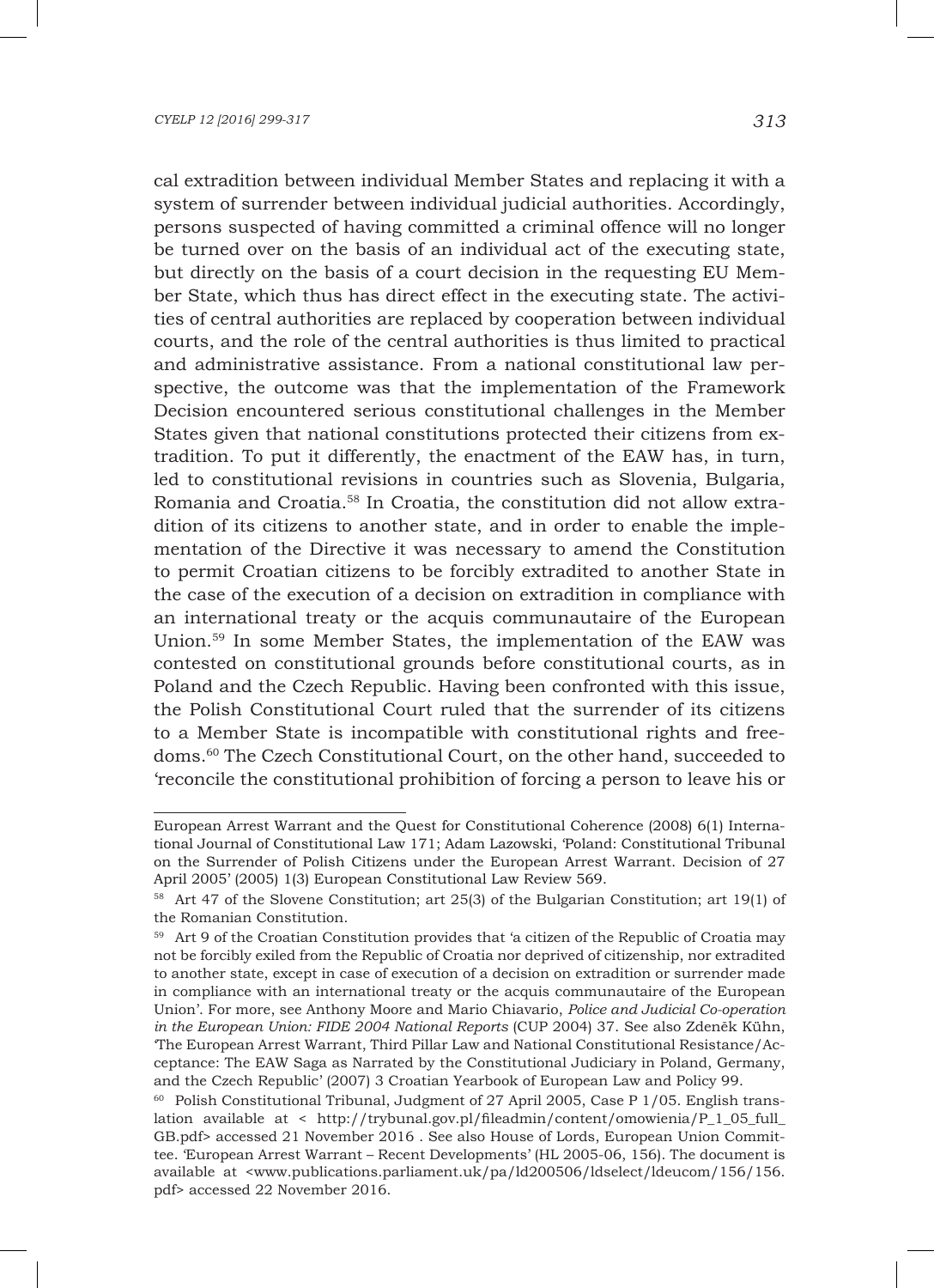her homeland with the EU obligation of surrendering one's citizens to another member state' by concluding that the implementation of the EAW framework decision does not violate the Czech Constitution.<sup>61</sup>

We now turn to article 35(4) of the Kosovo Constitution to assess whether its content is compatible with the EAW framework. Article 35(4) provides that Kosovo citizens 'shall not be extradited from Kosovo against their will except for cases when otherwise required by international law and agreements'.<sup>62</sup> There are two important aspects that should be considered as far as compliance with the EAW is concerned. First, as opposed to the above-mentioned constitutions, the Kosovo Constitution does not place a complete ban on the surrender of its citizens to other jurisdictions. And second, while it provides that the forcible extradition of its citizens is prohibited, extradition of citizens to foreign jurisdictions can be made effective if required by rules of international law or following an international agreement which Kosovo authorities have ratified. In addition, the Kosovo Constitution, as amended, goes even further by allowing any person accused of crimes before the Specialist Chambers to be detained on remand and transferred to specialist chambers sitting outside the territory of Kosovo.63 Therefore, in contrast to those countries in which the European Arrest Warrant has been found to be in conflict with the constitution, the extradition of Kosovo citizens to foreign jurisdictions does not seem to cause any constitutional issue in Kosovo. Thus, implementation of the Framework Decision should not require any constitutional amendment, except the requirement for transposing the EAW, when Kosovo joins the EU.

# *5.3 Freedom of movement, currency and the powers of the Central Bank*

Another issue is related to freedom of movement, the currency and the power of the Central Bank in Kosovo in respect of whether they are compatible with the TFEU. It should be recalled that freedom of movement is one of the core rights, which derives from the EU citizenship concept. Article 21 TFEU guarantees citizens of the Union the right to move and reside freely within the territory of the Member States, while article 45 TFEU provides that 'freedom of movement for workers shall be

<sup>61</sup> Marise Cremona, *Compliance and the Enforcement of EU Law* (OUP 2012) 141. See the Czech Constitutional Court Judgment of 3 May 2006 (66/04).

 $62$  The Law on International Legal Cooperation in Criminal Matters regulates further conditions and procedures regarding the international legal assistance in criminal matters, including extradition of Kosovo citizens to foreign national jurisdictions. The law is available at www.md-ks.net/repository/docs/Ligji\_per\_bashkepunim\_Juridik\_(anglisht).pdf accessed 22 November 2016.

 $63$  See amendment no 24 of the Kosovo Constitution, art 162(8), which is available at <https://gzk.rks-gov.net/ActDetail.aspx?ActID=10997> accessed 22 November 2016.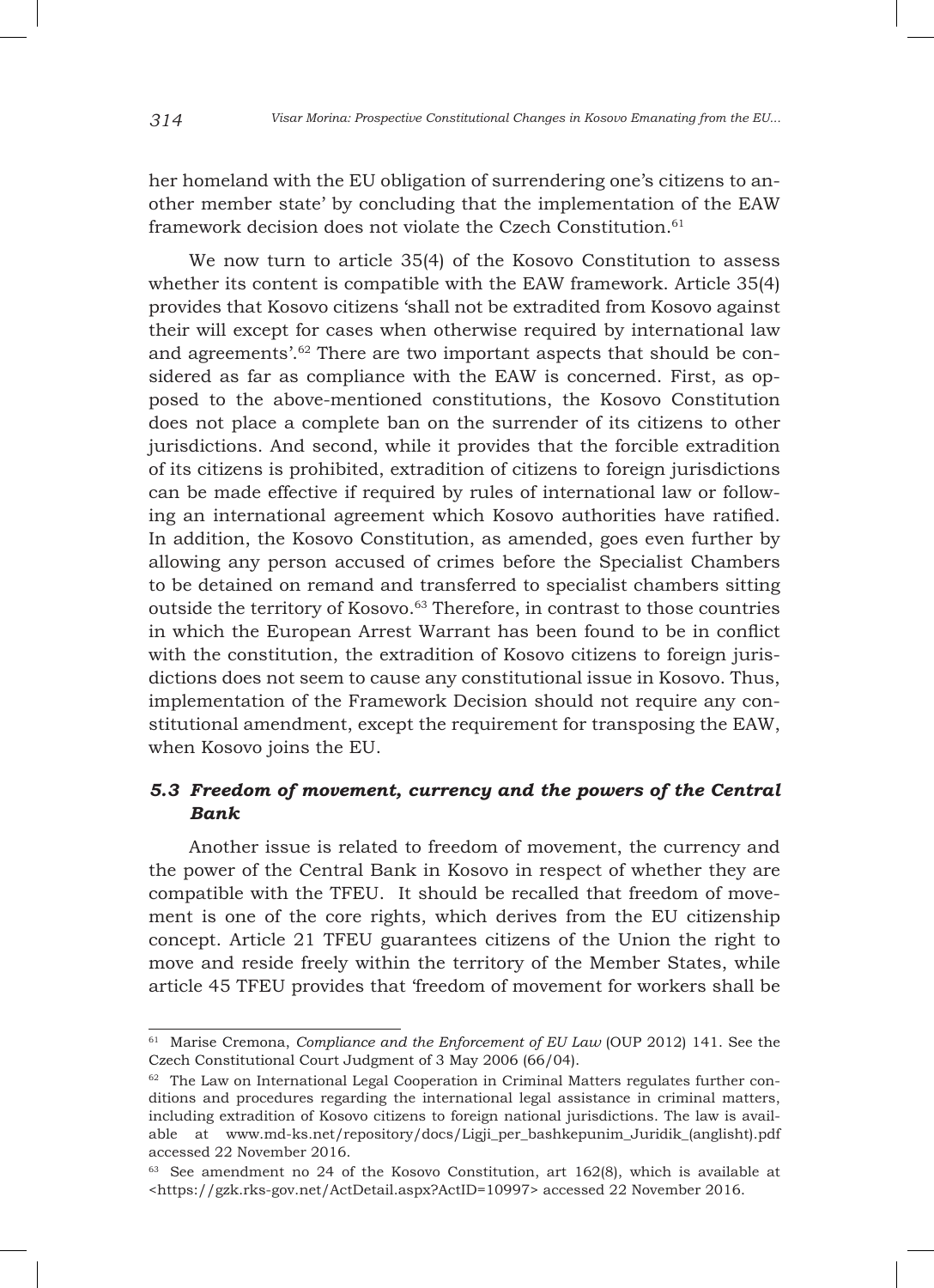#### *CYELP 12 [2016] 299-317 315*

secured within the Union'. Freedom of movement is one of the key instruments for the EU and its Member States to ensure competition and movement of goods and services. In its decision in the *D'Hoop* case, the Court of Justice of the EU argued that:

In that a citizen of the Union must be granted in all Member States the same treatment in law as that accorded to nationals of those Member States who find themselves in the same situation, it would be incompatible with the right of freedom of movement were a citizen, in the Member State of which he is a national, to receive treatment less favourable than he would enjoy if he had not availed himself of the opportunities offered by the Treaty in relation to freedom of movement.64

To comply with the requirements of the TFEU, constitutions of the EU Member States guarantee the freedom of movement to everyone without limitations on nationality. For example, the Croatian Constitution states that 'anyone lawfully within the territory of the Republic of Croatia shall enjoy freedom of movement and freedom to choose his/her residence' while the Slovenian Constitution provides that 'everyone has the right to freedom of movement, to choose his place of residence, to leave the country and to return at any time'.65 The freedom of movement is also conferred on everyone according to article 52 of Poland's Constitution and article 23 of the Slovak Constitution.

From a broader perspective, freedom of movement remains one of the biggest challenges for Kosovo citizens since they remain the only citizens in the Western Balkans who are unable to travel without a visa to EU countries. Kosovo citizens can travel visa-free only to a few countries in the immediate neighbourhood, which makes Kosovo 'one of the most isolated places on earth'.66 While in May 2016 the European Commission proposed to the Council and the European Parliament the lifting of visa requirements for the people of Kosovo by transferring Kosovo to the visafree list for short-stays in the Schengen area, the proposal has not been approved yet by the European Parliament and the Council, and Kosovo citizens continue to be deprived of exercising one of the most fundamental rights of the TFEU.<sup>67</sup> From the perspective of Kosovo's Constitution,

<sup>64</sup> Case C-224/98 *MN D'Hoop* [2002] ECR I-6191.

<sup>65</sup> Article 32 of the Croatian Constitution. See art 52 of the Slovenian Constitution.

<sup>66</sup> European Stability Initiative, 'Isolating Kosovo? Kosovo vs Afghanistan 5:22' (ESI Discussion Paper (Online) 19 November 2009) 2. Available at <www.esiweb.org/pdf/esi\_document id 111.pdf> accessed 17 March 2016.

<sup>67</sup> European Commission, 'European Commission Proposes Visa-free Travel for the People of Kosovo (Press Release, 4 May 2016) <http://europa.eu/rapid/press-release\_IP-16-1626\_ en.htm> accessed 10 October 2016.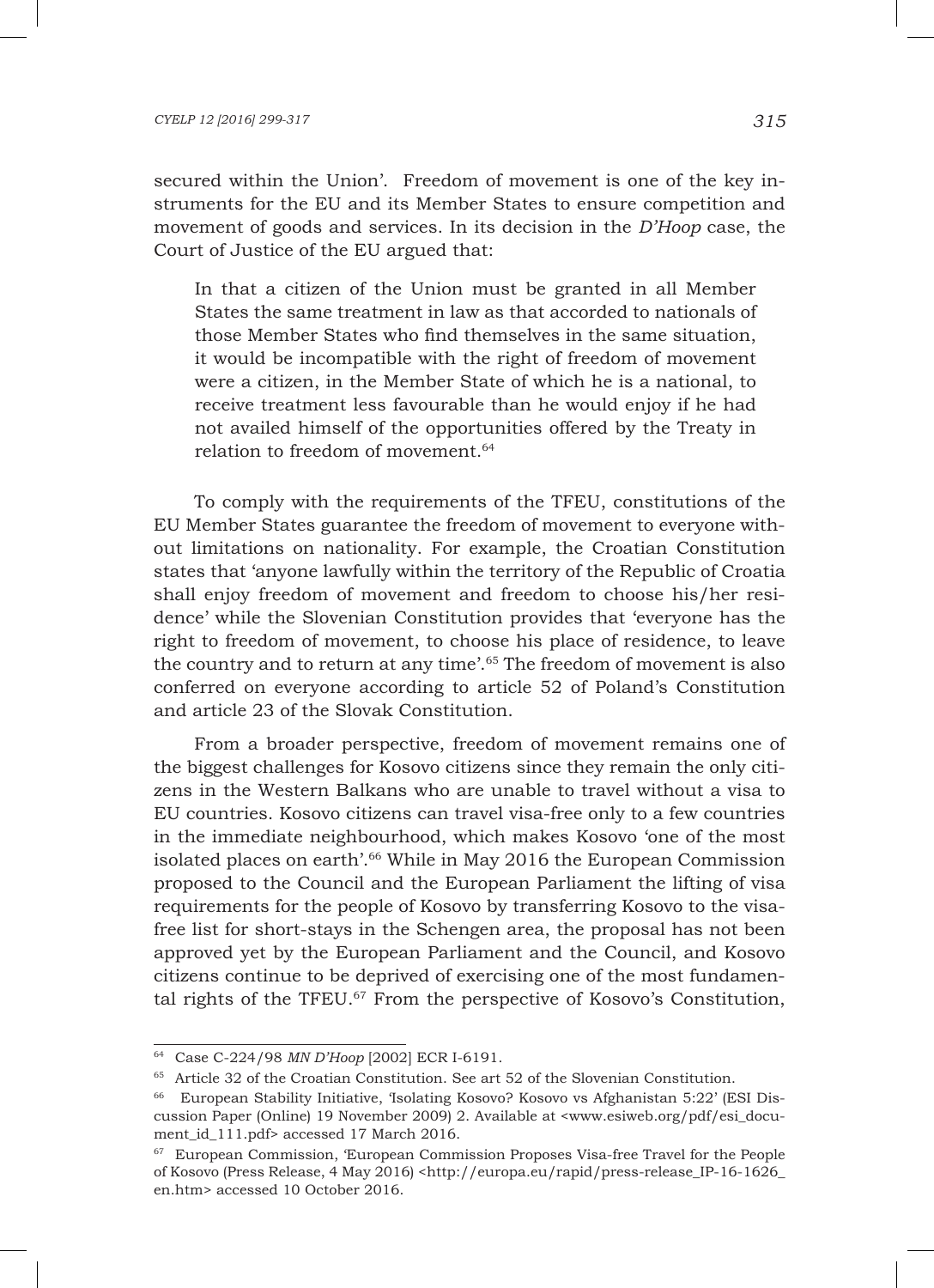freedom of movement is one of the basic fundamental rights entrenched in Chapter 2. Article 35(1) of the Kosovo Constitution provides that every citizen of Kosovo or a foreigner who is a legal resident of Kosovo has the right to move freely throughout the territory of Kosovo and to choose his/her location of residence. As is seen, article 35(4) of the Constitution distinguishes between 'nationals' of Kosovo and 'foreigners' who are legally residing in Kosovo as far as the exercise of freedom of movement is concerned. While it is not entirely clear what a 'foreign legal resident' means in the context of article 35(4) of the Constitution, the Kosovo Law on Foreigners, which regulates the conditions of the entry, movement, residence and employment of foreigners in the territory of Kosovo, states that a 'foreigner' is any person who is not a citizen of Kosovo.<sup>68</sup> Given the above-mentioned distinction and the legal uncertainty that may arise, article 35(4) of the Kosovo Constitution should be reformulated to ensure that freedom of movement is guaranteed to everyone without limitations on nationality. As noted above, the Treaty within the scope of its application prohibits any discrimination on the rights of movement (art 18 TFEU) on the grounds of nationality, and article 35 of the Kosovo Constitution should be brought into harmony with article 21 TFEU. One could argue that a maximalist interpretative approach can imply that the Kosovo Constitution may not require constitutional amendment with regard to freedom of movement since article 20 TFEU accords every person holding the nationality of a Member State the status of citizen of the Union. Therefore, the Treaty provisions on freedom of movement would apply in the Kosovo constitutional order as well when Kosovo joins the EU. As mentioned earlier, much will depend on whether such an interpretation will be considered adequate, and thus a formal constitutional amendment on freedom of movement would be avoided.

For readers it would also be interesting to briefly discuss whether the Kosovo Constitution contains provisions on the issuing of currency and the powers of the Central Bank since such provisions have caused problems in some Member States that joined in 2004. For example, before Estonia joined the EU in 2004, the Estonian Supreme Court was confronted with a constitutional question as to whether article 111 of the Estonian Constitution (which provided that only the Estonian Central Bank has the right to issue currency in Estonia) complies with EU law. The Estonian Supreme Court ruled that Estonia was 'entitled to join the euro-zone, as the Treaties take precedence over its constitution'.69 The Kosovo Constitution talks about currency and the Central Bank in general terms. Article 11 of the Constitution provides that Kosovo 'uses as

<sup>68</sup> Law no 04/l-219 on foreigners, art 3. The law is available at <https://gzk.rks-gov.net/ ActDetail.aspx?ActID=8876> accessed 21 November 2016.

<sup>69</sup> Chalmers (n 23) 190.